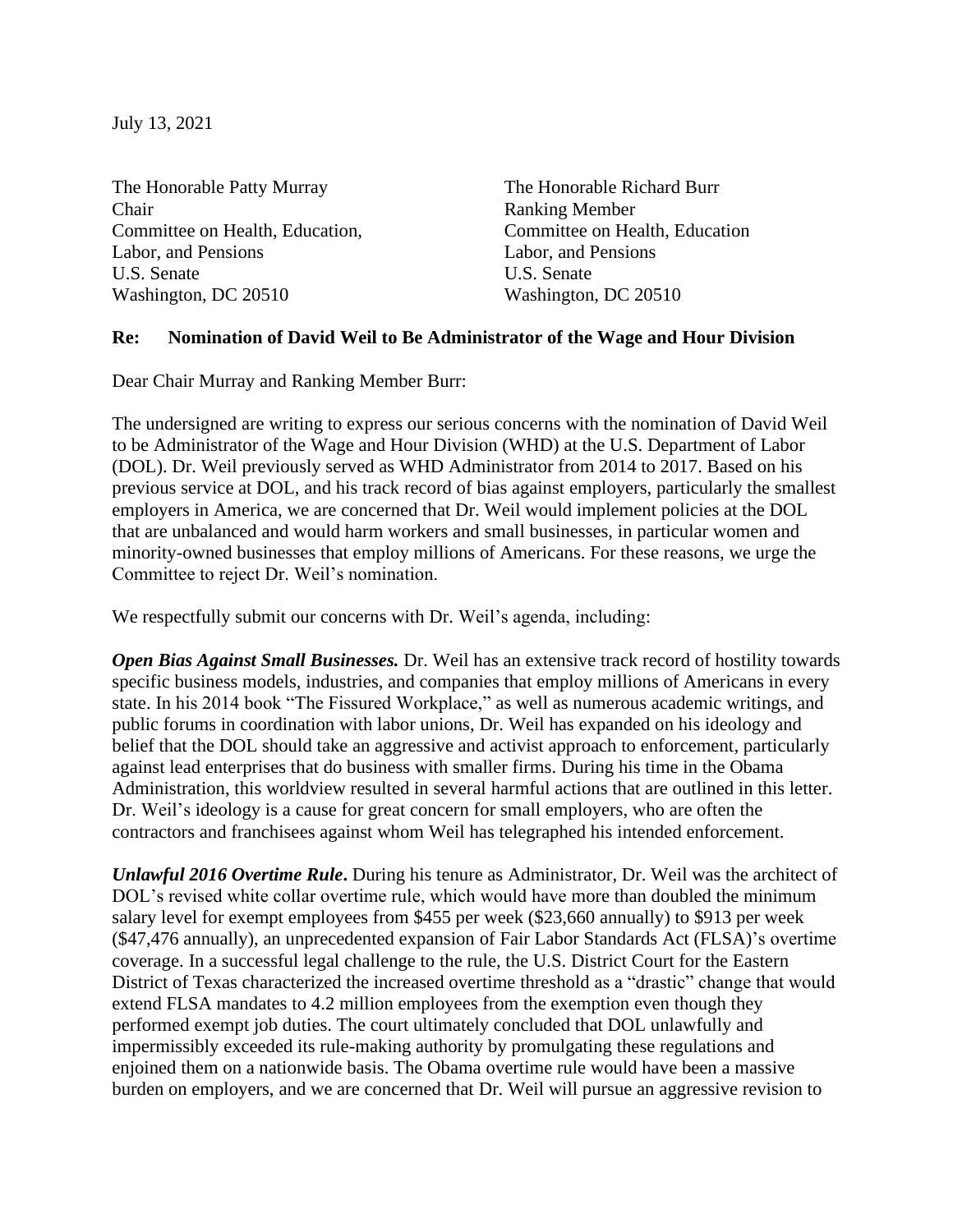overtime rules that will harm small businesses as our economy works to recover from the COVID-19 pandemic.

*Restrictive Independent Contractor Status.* In 2015, Dr. Weil issued an Administrator's Interpretation (AI) under the FLSA, in which DOL adopted an unreasonably strict standard for "independent contractor" classification, rejecting decades of case law emphasizing "control" over an individual's work, and focusing instead on "economic dependency" in a manner that would effectively eliminate the use of independent contractors across a range of business models. Indeed, the standard adopted in this AI was premised on Weil's well-publicized view that most workers should be classified as statutory employees under the FLSA, and would have eliminated the preferred model of work for countless individuals who choose to work as independent contractors to control their own schedule, work flow, income, and independence. Notably, this move to dramatically limit the ability of workers to operate as independent contractors almost exactly squares with the abolition of independent contracting sought by organized labor in H.R.842/S.420, the *Protecting the Right to Organize Act* or "PRO Act," which would adopt a draconian "ABC test" for determining independent contractor status, and as a practical matter, destroy the business model and disrupt the livelihoods of millions of Americans.

*Unprecedented Expansion of Joint Employment.* In 2016, Dr. Weil issued another AI which dramatically expanded joint-and-several liability for "joint employers" under the FLSA. This change broadened the definition of "joint employer" to include employers who exercised only indirect control of the employees, for example, in a staffing arrangement where the so-called joint employer did not control work rules, hours, or wages of the staffing company's workers. Particularly significant and onerous, the AI would have made national franchisors "joint employers" of their franchisees' employees, even where franchisor has little to no direct control over terms and conditions of these workers' employment. Again, the theories of joint employment Dr. Weil has espoused mirror the disastrous PRO Act, which would seek to impose liability on a wide range of employers for unfair labor practices in which they played no role.

Between 2016-2018, Mr. Weil's unilateral broader standard of joint employment cost franchise businesses an additional \$33.3 billion per year in operational and legal costs, resulted in 376,000 lost job opportunities, and led to a 93% increase in lawsuits.<sup>1</sup> Had it not been withdrawn by the previous Administration, this AI would have sacrificed more jobs and increased frivolous litigation. Given Dr. Weil's open hostility to certain small businesses, we are concerned he will again seek a harmful joint employer standard that will reduce job and entrepreneurial opportunities for many Americans.

The undersigned organizations believe that Dr. Weil will, if confirmed again, once more use the power of the DOL beyond Congressional intent to enact policies that will harm workers and small businesses during the economic recovery. We believe that a thorough and fair review of Dr. Weil's record will illustrate that he is unfit to lead the WHD in the impartial manner that is critical to both enforce federal law and encourage economic growth during the post-pandemic recovery.

<sup>1</sup> Jointemployerfacts.com